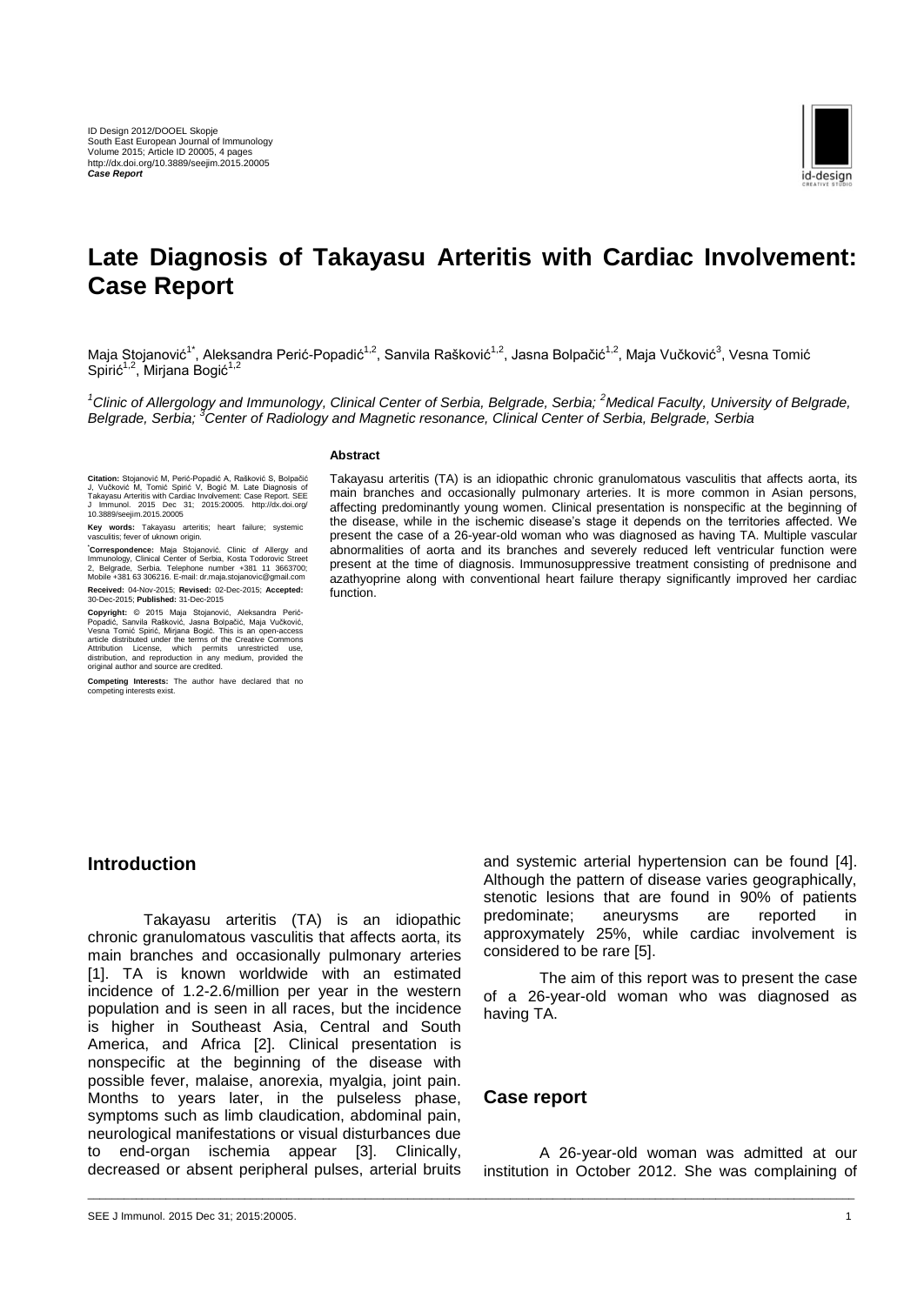malaise, shortness of breath, paroxysmal chest pain, subfebrile temperature, night sweats and weight loss of 10 kg over a period of one year. Her symptoms progressed over the course of two years. On examination, the patient was pale, without significant lymphadenopathy and detectable joints swelling*.* Chest auscultation revealed a loud pansystolic murmur throughout the precordium. Bruits were evident over both common carotid arteries, more so over the right. A significant clinical finding included a diminished left radial pulse compared to the right. Blood pressure measured on both arms was slightly elevated (140/90 mm Hg), but was not significantly asymmetric. Routine laboratory results revealed a raised erythrocyte sedimentation rate (ESR) and Creactive protein (CRP) at 105 mm/h and 103 mg/L, respectively.



*Figure 1: CT angiography shows axial view of the aorta; concentric mural thickening and aneurismatic dilatation of the ascending aorta was found*

Immunological tests including antinuclear, anti-neutrophil cytoplasmic, anti citric citullinated peptide, anticardiolipin, and anti beta 2 glycoprotein antibodies, rheumatoid factor, complement fractions and cryoglobulins were all negative. Protein electophoresis revealed an elevated gamma globuline fraction (28.8% of total proteins) and immunoglobuline G (21 g/l) with a normal fraction of IgG4 subclass. Sputum studies for acid fast bacilli and PPD test for tuberculosis were negative. Treponema Pallidum Haemagglutination assay was negative. No positive laboratory markers for sarcoidosis were found. A transthoracic heart Doppler ultrasound revealed a medium grade aortic regurgitation and left ventricular enlargement with a severe impairement of systolic function with ejection fraction of 30% (EF of 55 percent or higher is considered normal). A poorly contractile heart with features typical to dilatative cardyomyopathy was demonstrated; a larger

\_\_\_\_\_\_\_\_\_\_\_\_\_\_\_\_\_\_\_\_\_\_\_\_\_\_\_\_\_\_\_\_\_\_\_\_\_\_\_\_\_\_\_\_\_\_\_\_\_\_\_\_\_\_\_\_\_\_\_\_\_\_\_\_\_\_\_\_\_\_\_\_\_\_\_\_\_\_\_\_\_\_\_\_\_\_\_\_\_\_\_\_\_\_\_\_\_\_\_\_\_\_\_\_\_\_\_\_\_\_\_\_\_\_\_\_\_\_\_\_\_\_\_\_\_\_\_

ascending aortic diameter and a thickened aortic wall up to 8 mm in particular places, initially suspected to aortic dissection were seen (wall thickness up to 4 mm is regarded normal). Carotid Dopplers revealed high-grade stenoses at the bifurcation of both common carotid artery, significant wall thickening in both subclavian arteries, with a severely diminished flow on the left. A computed tomography arteriogram revealed multiple stenosis and dilatations of the aortic arch, ascending and descending aorta with features of arteritis in the wall. The most prominent dilatation, with a transversal diameter of 50 mm, was seen at the ascending aorta (Figure 1) and the most striking stenosis was observed in the middle of the descending aorta (Figure 2). Most of the main branches of aorta appeared irregularly shaped, but narrowing of the renal arteries was not present.



*Figure 2: CT angiography shows sagital view; stenosis of the thoracic aorta up to 17,2mm was seen*

The patient fulfilled five of six necessary American College of Rheumatology (ACR) classification criteria for TA and the treatment by prednisolone of 1 mg per kilogram per day was started. After two weeks of therapy, an improvement of inflammatory signs was noticed. Her constitutional symptoms disappeared with the resolution of inflammatory markers. Additionally, therapy consisting of enalaprile, amlodipine, hydrochlorthiazide, spironolactone and aspirin was suggested. Few weeks later, Azathioprine 100mg per day was administered along with gradually reduction of prednisone. Median levels of ESR, CRP, diminished to 18 mm/h and 3.0 mg/l, respectively. On a follow up visit, six months later, all laboratory tests were within normal range. Her cardiac function was significantly improved, and an estimated EF of 50% was measured.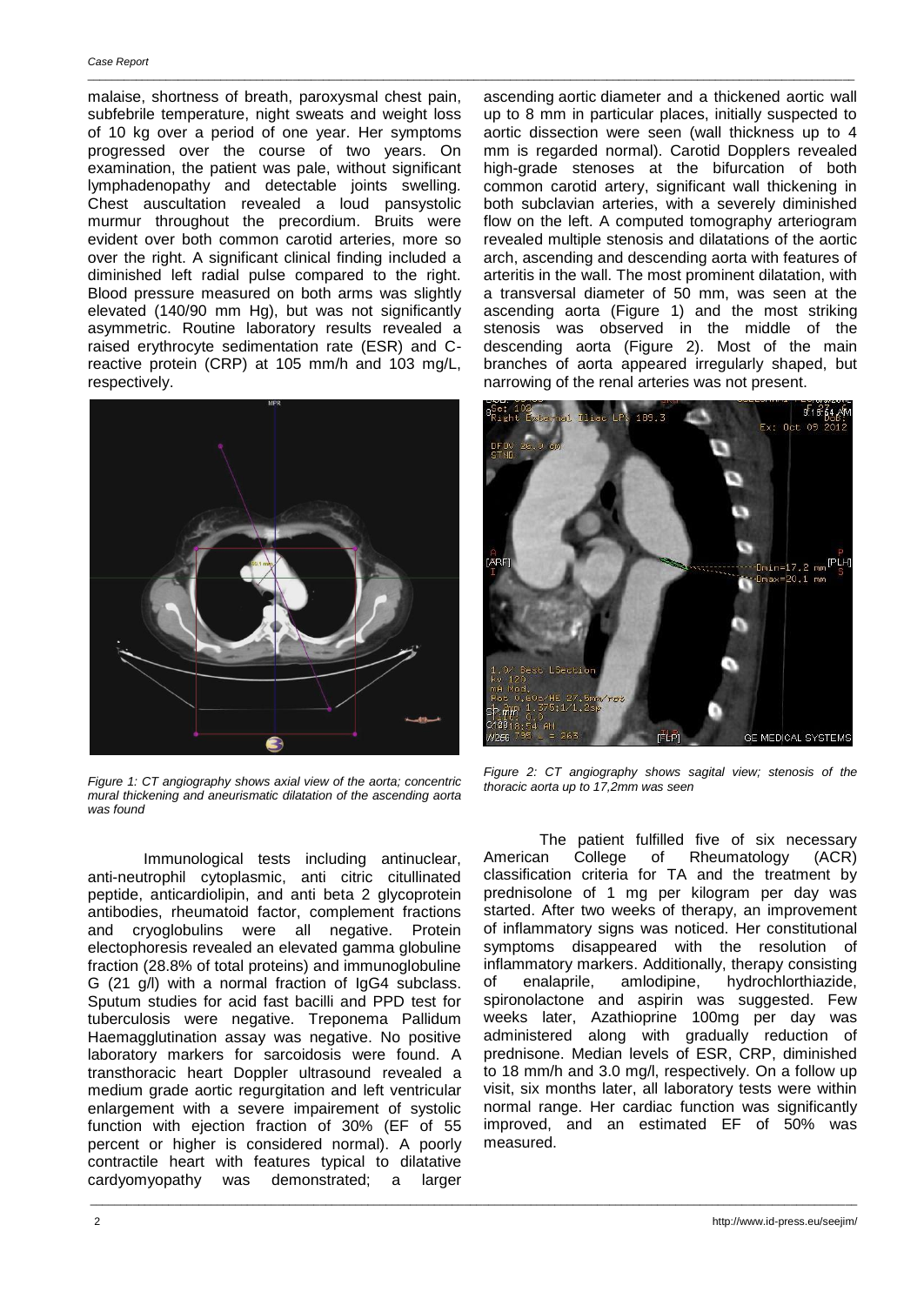Takayasu's arteritis is a systemic inflammatory disease of unknown etiology [1]. It is more common in Asian persons, affecting predominantly young women [6]. TA is a panarteritis mediated by T lymphocyte, monocyte and macrophage that infiltrate arterial wall, leading to marked intimal myofibroblast proliferation and fibrosis of the media and adventitia [7]. The disease has a biphasic course. The early systemic or 'pre-pulseless' phase is characterized by active inflammation and nonspecific signs and symptoms, including fever, malaise, anorexia, weight loss, carotidynia, myalgia and arthralgia [3]. During the course of the disease, manifestations such as hypertension, bruits, headaches, postural dizziness, and syncope may appear. Clinical presentation in the late or 'pulseless' phase is largely dependent upon the site and grade of arterial lesion [8]. In 1990, the ACR proposed classification criteria for diagnosis of TA: age of disease onset < 40 years, claudication of extremities, decreased brachial artery pulse, blood pressure difference > 10 mmHg, bruit over subclavian arteries or aorta, arteriogram abnormality. The presence of 3 or more of these 6 criteria demonstrated a sensitivity of 90.5% and a specificity of 97.8% in diagnosis of TA [9]. Moreover, although diagnostic criteria exist, patients presenting with early pre–stenotic disease may not fulfil them [10]. For that reason, the delay in diagnosis from initial manifestation of the disease can be 2–11 years in adults and sometimes longer in children [11]. This is complicated by the lack of specific laboratory markers including autoantibodies [12]. Some patients develop cardiac abnormalities, that are, generally regarded, consequence of hypertension, pulmonary vascular involvement, coronary artery disease and aortic regurgitation. However, in some cases, the left ventricule dysfunction was documented without associated hypertension, valvular lesion or coronary artery disease [13]. Talwar et al reported that combined therapy of prednisolone and cyclophosphamide over 12 weeks improved not only clinical and hemodynamic state, but also myocardial morphology of patients with Takaysu myocarditis [14]. These findings strongly suggest that immunological processes play a significant role in TA related myocarditis [13]. According to the recent study of Yang et al, hypertension, major complications, and a progressive disease course are statistically significant predictors of 5-years survival [15].

Aortic lesions are often associated with aortitis in several divergent etiologies such as connective tissue diseases, infective and IgG4-related sclerosing aortitis [16, 17].

The rarity of TA and the heterogeneous nature of the possible clinical manifestations often lead to a late diagnosis and delayed treatment.

\_\_\_\_\_\_\_\_\_\_\_\_\_\_\_\_\_\_\_\_\_\_\_\_\_\_\_\_\_\_\_\_\_\_\_\_\_\_\_\_\_\_\_\_\_\_\_\_\_\_\_\_\_\_\_\_\_\_\_\_\_\_\_\_\_\_\_\_\_\_\_\_\_\_\_\_\_\_\_\_\_\_\_\_\_\_\_\_\_\_\_\_\_\_\_\_\_\_\_\_\_\_\_\_\_\_\_\_\_\_\_\_\_\_\_\_\_\_\_\_\_\_\_\_\_\_\_

*\_\_\_\_\_\_\_\_\_\_\_\_\_\_\_\_\_\_\_\_\_\_\_\_\_\_\_\_\_\_\_\_\_\_\_\_\_\_\_\_\_\_\_\_\_\_\_\_\_\_\_\_\_\_\_\_\_\_\_\_\_\_\_\_\_\_\_\_\_\_\_\_\_\_\_\_\_\_\_\_\_\_\_\_\_\_\_\_\_\_\_\_\_\_\_\_\_\_\_\_\_\_\_\_\_\_\_\_\_\_\_\_\_\_\_\_\_\_\_\_\_\_\_\_\_\_\_*

Nazareth et al., tried to facilitate this suggesting 'red flags symptoms' that should alert the physician to the possibility of TA. In their cohort of 68 patients, 91% displayed one or more red flag symptoms: carotidynia, angina, limb claudication, absent or weak peripheral pulses, hypertension discrepant blood pressure in the upper limbs (> 10 mmHg), arterial bruits, aortic regurgitation or non explained acute-phase response, such as elevated ESR or CRP [4].

The mainstay in the treatment of TA is glucocorticosteroids (gks) for induction of remission and for maintenance in low doses up to 1 to 2 years. However, the risk of relapse following gks withdrawal is high and gks-sparing drugs including methotrexate or azathyoprine are often recommended [18]. Pulsed intravenous cyclophosphamide is reserved for those with life-threatening disease or failing to respond to first-line treatments [19]. Recent reports suggest that patient refractory to conventional therapy might respond to tumor-necrosis factor or interleukin 6 blockers [20]. Treatment of hypertension and prevention of thrombosis are also important aspects of therapy [21].

In our case, gks administration, in conjunction with an additional immunosuppressant and conventional heart failure therapy dramatically restored left ventricular systolic function. These findings suggest that cytotoxic mechanisms similar to those in the walls of vessel affected, may also contribute to cardiac involvement in certain patients with Takayasu arteritis [13]. Surgery may be needed in patients with critical renal artery stenoses, limb claudication limiting the daily activities, stenosis of three or more cerebral vessels and moderate aortic regurgitation [22].

Assessing disease activity in TA is challenging as there is frequently a lack of clinical and investigational correlation. New onset or worsening of two or more of the criteria of TA are indicative of disease exacerbation [6], though angiographic disease progression and histological progression can be seen even during an inactive phase of the disease. A similar situation is faced with the assessment of laboratory markers such as ESR and several other acute phase reactants. Recent investigations have focused on identification of novel and sensitive biomarkers of the disease activity such as pentraxin-3 [23] and imaging techniques such as  ${}^{18}F$ -FDG PET/CT [24].

In conclusion, we emphasize the importance of the early diagnosis of TA, which can be difficult due to initial nonspecific symptoms and clinical presentation. The case presented above demonstrate the serious consequences associated with a delayed diagnosis, and propose that this might be prevented by increased clinical awareness of TA and early use of non-invasive imaging such as <sup>18</sup>F-FDG PET/CT. Early treatment with gks and cytotoxic agents is important to avoid rapid progression of the vascular